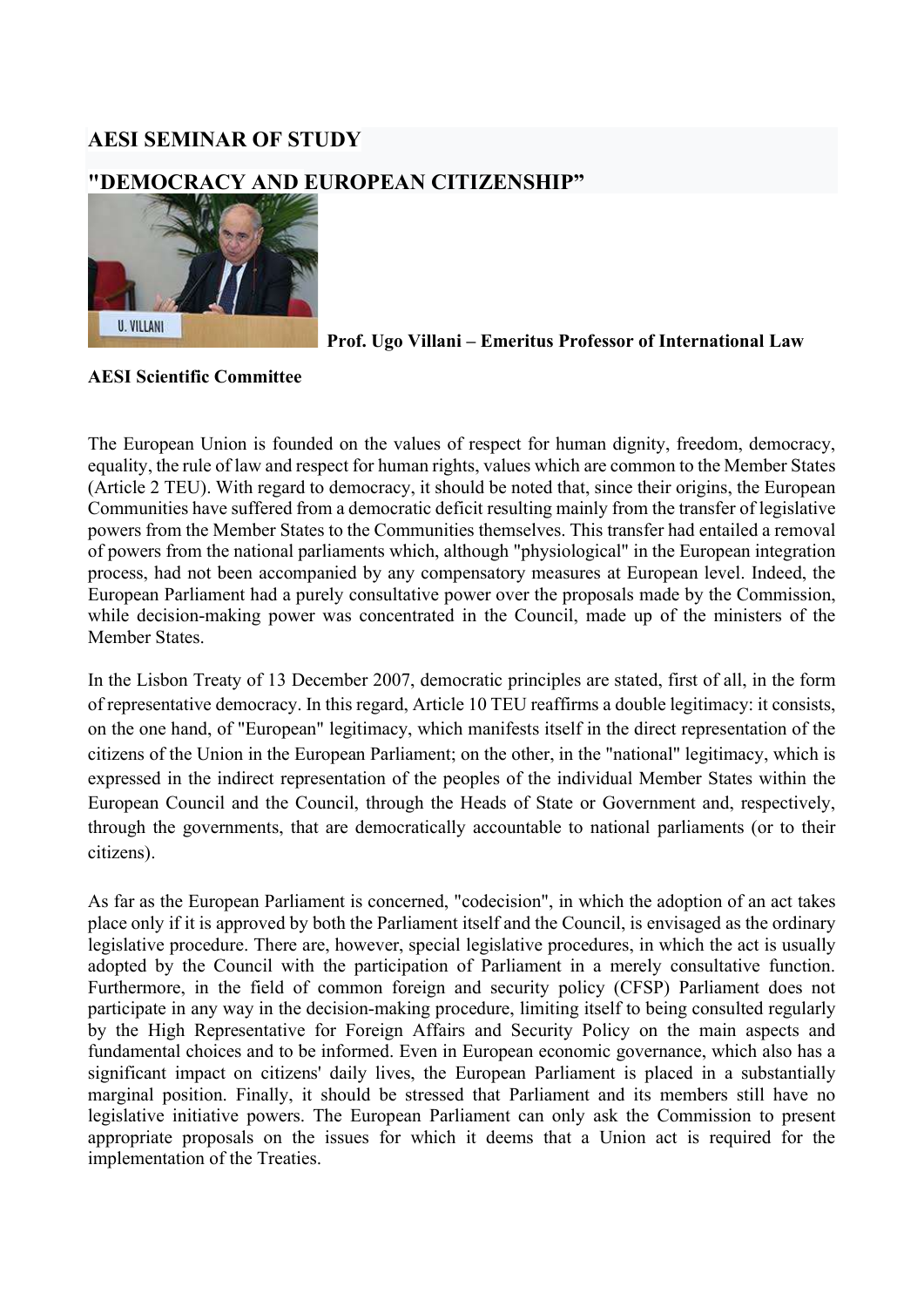For the appointment of the Commission, the European Council proposes to the European Parliament a candidate for the Presidency, destined to be elected by the Parliament itself by a majority of its members, "taking into account the elections of the European Parliament and after having held the appropriate consultations" (Article 17, paragraph 7, TEU). The reference to Parliament's election results leads to prefigure the candidate for President of the Commission as politically consistent with the parliamentary majority, increasingly subordinating the identification of the President (and, indirectly, of the entire Commission) to the political orientation of the Parliament. The bond of political trust between the Parliament and the Commission also emerges from the possibility, foreseen since the original Treaties, that the European Parliament, with a motion of censure, determines the resignation of the entire Commission, as well as from the power of the Parliament itself and its members to put questions to the Commission and Parliament's examination of the Commission's annual general report. In relations with the Council, it should be stressed that the European Parliament not only shares the legislative powers, as a rule, but also those relating to the approval of the budget. However, the Parliament remains in a marginal position in defining the system of own resources of the budget, exercising a merely consultative role in this regard.

The entire Article 12 TEU is dedicated to national parliaments. After declaring that they actively contribute to the good functioning of the Union, it provides that they are informed by the European institutions and receive draft legislative acts, in accordance with Protocol No 1. This establishes terms before which the project cannot be examined or approved by the Council, in order, obviously, to allow the national parliaments an adequate examination and discussion of the project and the formulation of observations and guidelines addressed to their own executives. In some cases, national parliaments may have direct relations with the European institutions. The most interesting hypothesis regards the preventive control on the respect of the principle of subsidiarity in the draft European legislative acts, which each national parliament (or its chamber) can exercise by formulating a reasoned opinion in which it declares to believe that the draft in question does not comply with that principle (Protocol No 2). The opinion must be taken into account by the proposing institutions; if it comes from at least a third of the votes attributed to national parliaments, the draft must be reviewed and, at the end of the review, the proposing institution is required to motivate its decision, but may decide to maintain the draft, as well as to modify or to withdraw it.

Finally, if an act to be adopted with the ordinary legislative procedure is contested by the majority of the votes of the national parliaments, the Commission must review the proposal and, if it intends to maintain it, must submit its opinion and those of the national parliaments to the European Parliament and the Council. These take such opinions into account and, before the conclusion of the first reading, examine the compatibility of the proposal with the subsidiarity principle. If the Council or the European Parliament considers that the proposal is incompatible with this principle, it is not subject to further examination. The attribution of such a power to national parliaments sounds as an expression of heightened sensitivity for democratic principles, not only for the obvious consideration that these parliaments are democratic bodies; but also because it tends to ensure that the requirement - underlying the principle of subsidiarity - that decisions are taken as closely as possible to the citizens, is respected.

Moreover Article 11 TEU contemplates various forms of participatory democracy. The institutions, first of all, shall give citizens and representative associations, through the appropriate channels, the opportunity to make their opinions known and publicly exchanged in all areas of Union action; secondly, an open, transparent and regular dialogue between the European institutions and representative associations and civil society is required; finally the Commission, in order to ensure the transparency of the Union's actions, carries out extensive consultations with parties concerned. In the context of participatory democracy, a power of popular legislative initiative is envisaged. Union citizens, numbering at least one million and having the citizenship of a significant number of Member